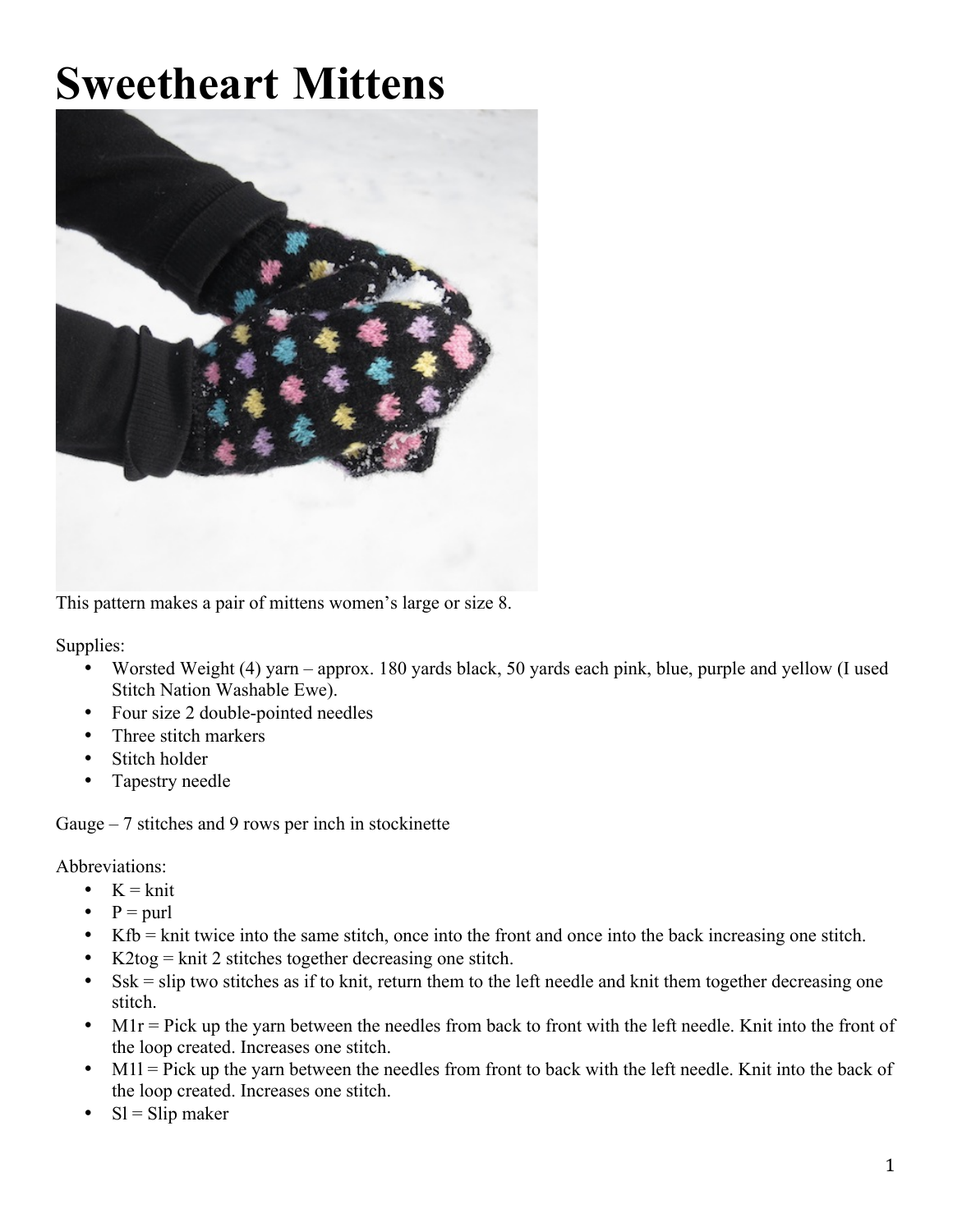## **Cuff:**

With the black yarn cast on 56 stitches. Divide between three needles. Join together to form a circle, being careful not to twist the stitches, and place a stitch marker between the first and last stitch to mark your row. Work in k1p1 ribbing for  $2 - 2 \frac{1}{2}$  inches.

#### **Increase for Hand:**

K27, kfb, k27, kfb (58 stitches)

#### **Add in the Thumb Gusset:**

Start working chart

Row 1: k29, place marker, m1r, k1, m1l, place maker, k28 (60 stitches with 3 between the stitch markers) Row 2: k29, sm, m1r, k3, m1l, sm, k28 (62 stitches) Row 3: k Row 4: k29, sm, m1r, k5, m1l, sm, k28 (64 stitches) Row 5: k Row 6: k29, sm, m1r, k7, m1l, sm, k28 (66 stitches) Row 7: k Row 8: k29, sm, m1r, k9, m1l, sm, k28 (68 stitches) Row 9: k Row 10: k29, sm, m1r, k11, m1l, sm, k28 (70 stitches) Row 11: k Row 12: k29, sm, m1r, k13, m1l, sm, k28 (72 stitches) Row 13: k Row 14: k29, sm, m1r, k15, m1l, sm, k28 (74 stitches) Row 15-16: k Row 17: k29, sm, m1r, k17, m1l, sm, k28 (76 stitches) Row 18-19: k Row 20: k29, sm, m1r, k19, m1l, sm, k28 (78 stitches with 21 stitches between the markers) Row 21-27: k Row 28: k29, place 21 stitches between stitch markers on a stitch holder, cast on 1 stitch, k28 (58 stitches on needles)

#### **Finish Hand:**

Continue following chart.

Row 29-52: k

Row 53: ssk, k27, ssk, k27 (56 stitches) Row 54: ssk, k24, k2tog, ssk, k24, k2tog (52 stitches) Row 55: ssk, k22, k2tog, ssk, k22, k2tog (48 stitches) Row 56: ssk, k20, k2tog, ssk, k20, k2tog (44 stitches) Row 57: ssk, k18, k2tog, ssk, k18, k2tog (40 stitches) Row 58: ssk, k16, k2tog, ssk, k16, k2tog (36 stitches) Row 59: ssk, k14, k2tog, ssk, k14, k2tog (32 stitches) Row 60: ssk, k12, k2tog, ssk, k12, k2tog (28 stitches) Row 61: ssk, k10, k2tog, ssk, k10, k2tog (24 stitches) Row 62: ssk, k8, k2tog, ssk, k8, k2tog (20 stitches) Row 63: ssk, k6, k2tog, ssk, k6, k2tog (16 stitches) Row 64: ssk, k4, k2tog, ssk, k4, k2tog (12 stitches) Row 65: ssk, k2, k2tog, ssk, k2, k2tog (8 stitches)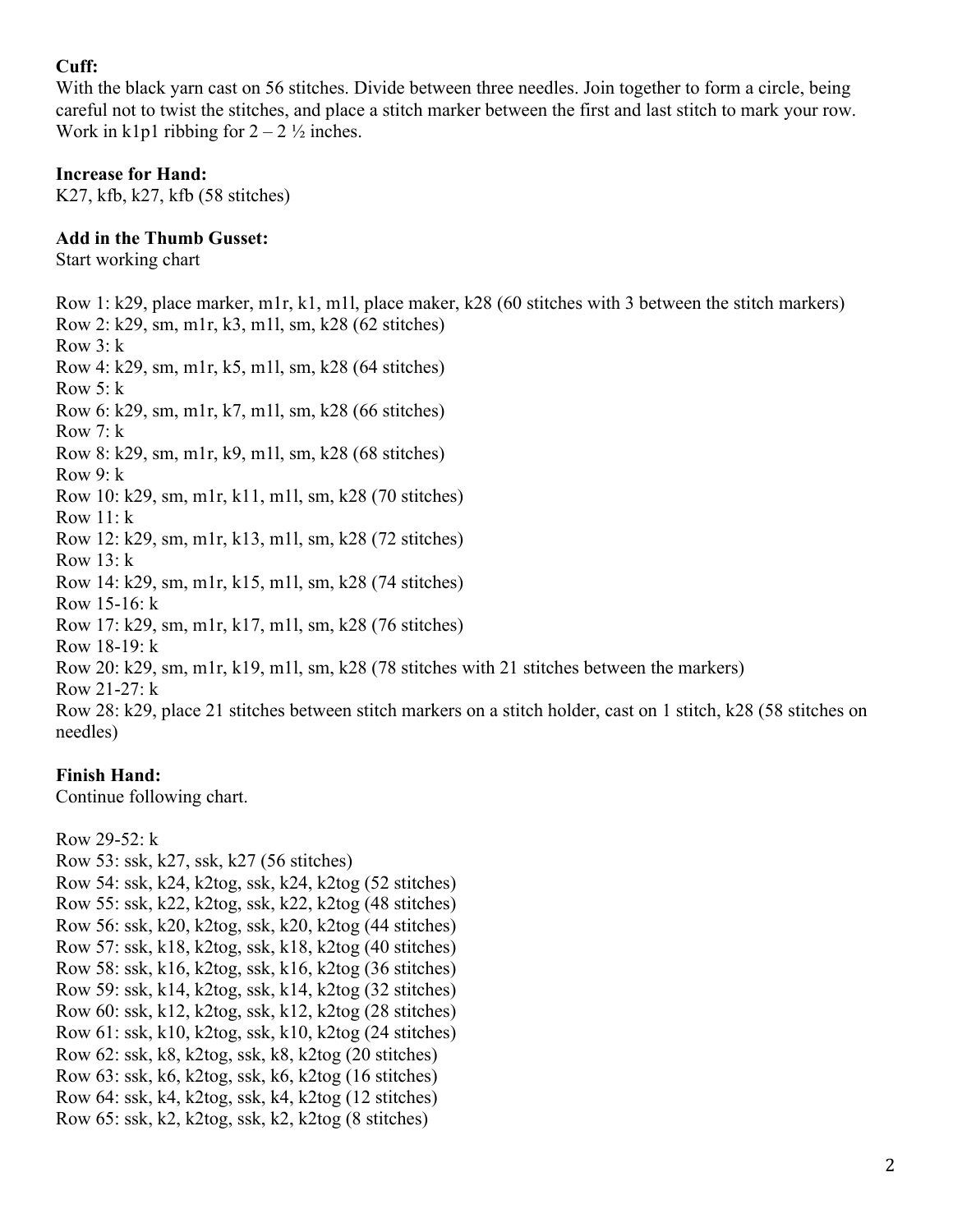Cut yarn leaving about a 6-inch tail. Thread the tail through the remaining stitches. Bring tail to the inside and pull tight. Weave in ends.

## **Thumb:**

Put the stitches from the stitch holder onto two needles. With third needle, pick up and knit two stitches from the hand at the gap. Place stitch marker. Pick up and knit one more stitch. Total of 24 stitches on the needle (You can move the stitches around to make them a little more even on the needles.)

Row 1: The last stitch you picked up and knit is the first stitch of this row after it knit 20 stitches, k2tog, k1 (23 stitches)

Row 2: k2tog, k 21 (22 stitches)

Work straight until the end of the chart.

### **Shape Thumb Top:**

Row 1: k5, k2tog, k5, k2tog, k6, k2tog (19 stitches) Row 2: k4, k2tog, k4, k2tog, k5, k2tog (16 stitches) Row 3: k3, k2tog, k3, k2tog, k4, k2tog (13 stitches) Row 4: k2, k2tog, k2, k2tog, k3, k2tog (10 stitches) Row 5: k1, k2tog, k1, k2tog, k2, k2tog (7 stitches)

Cut yarn leaving about a 6-inch tail. Thread the tail through the remaining stitches. Bring tail to the inside and pull tight. Weave in ends.



Copyright 2012 Kathy Lewinski

www.justcraftyenough.com

Do no sell or duplicate this pattern. Do not sell items made with this pattern. Do not teach this pattern without my permission. Thank you.